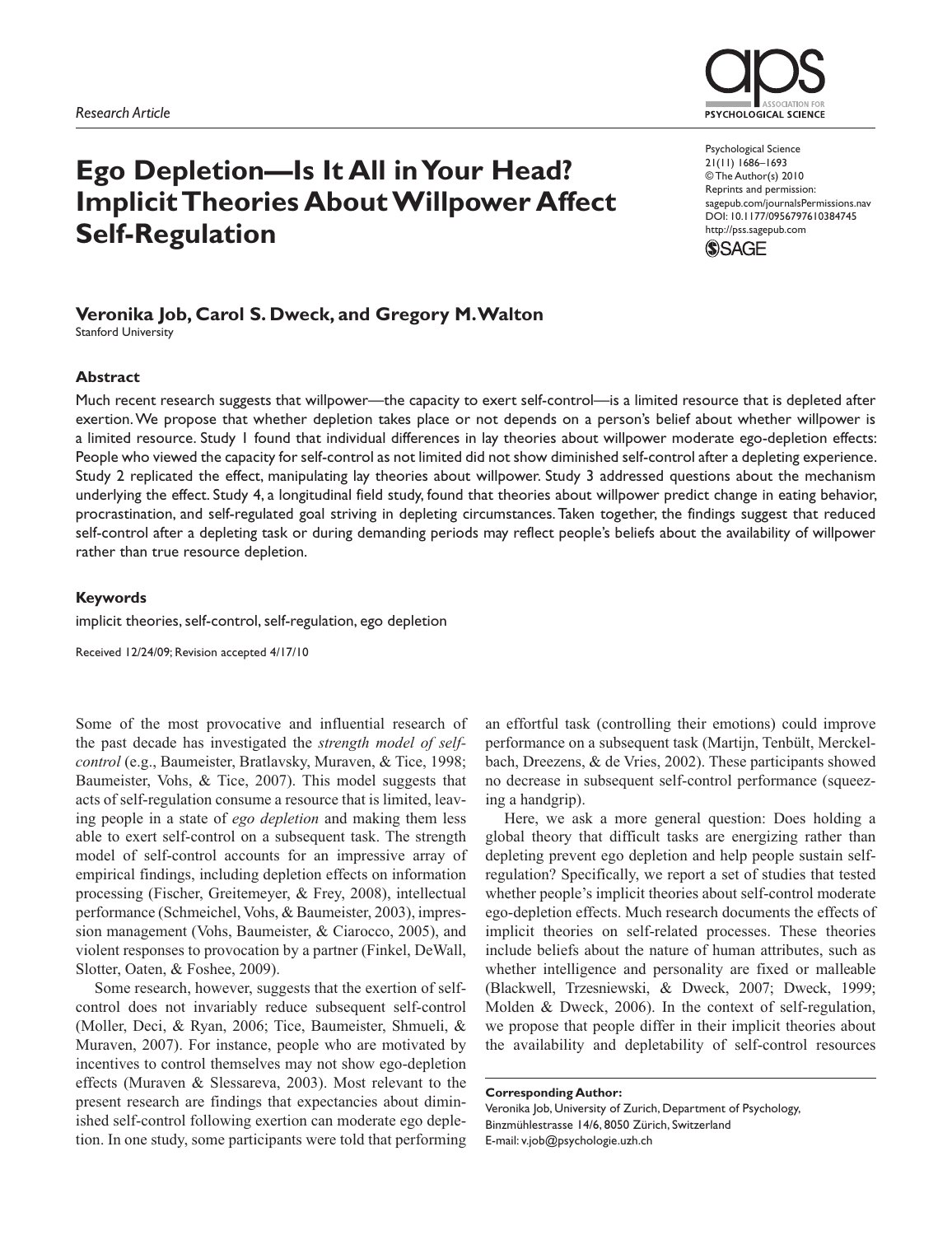(or their "willpower"). Some people may think that selfcontrol is a limited resource, as described in the strength model of self-control. Others may believe that self-control is not limited and perhaps even that engaging in a strenuous task can activate self-control resources. We call these the *limitedresource theory* and the *nonlimited-resource theory*, respectively. We suggest that these theories affect how well people self-regulate when demands on self-control accumulate.

# **Overview of the Studies**

Three experiments and a longitudinal study tested the effect of implicit theories about willpower on ego depletion. The first studies, using a traditional ego-depletion paradigm, measured (Study 1) and manipulated (Study 2) implicit theories to test the hypothesis that implicit theories moderate ego depletion. Study 3 examined mechanisms involved in the findings from Studies 1 and 2. For example, one possibility based on the strength model of self-control is that people given a nonlimited-resource theory perform well on a postdepletion task because they "overuse" their resources, whereas those given a limited-resource theory conserve and replenish their resources (Baumeister & Vohs, 2007). If so, on a third demanding task, people given the limited-resource theory should perform better than those given the nonlimited-resource theory (Muraven, Shmueli, & Burkley, 2006). Study 3 also tested whether, following a demanding task, people with the nonlimited-resource theory felt less exhausted than those with the limited-resource theory or experienced the same level of exhaustion but were less affected by exhaustion. Finally, Study 4 examined the effect of implicit theories on self-regulation during a time of high self-regulatory demands (i.e., during students' final exams).

# **Study 1**

Study 1 investigated whether individual differences in implicit theories about willpower moderate ego depletion.

# *Method*

**Participants.** Sixty students (42 females, 18 males) participated in a "study on stimulus detection and cognitive processing" in exchange for course credit or \$10.

*Materials and procedure.* First, participants completed six items assessing implicit theories about willpower, specifically, their theories about the effects of mental exertion. So as not to arouse suspicion, the measure was embedded among several other implicit-theory measures (e.g., theories of personality and of intelligence). Items included "After a strenuous mental activity your energy is depleted and you must rest to get it refueled again" (limited-resource theory) and "Your mental stamina fuels itself; even after strenuous mental exertion you can continue doing more of it" (nonlimited-resource theory). Participants responded using a 6-point rating scale  $(1 =$ 

*strongly agree*, 6 = *strongly disagree*). Table S1, in the Supplemental Material available online, presents the full scale. Items were scored so that higher values represent greater agreement with the limited-resource theory. The scale was reliable ( $\alpha$  = .89), so the scores on the six items were averaged  $(M = 4.13,$  $SD = 0.84$ .

Participants then completed a "stimulus detection task." This task was adopted from previous research to manipulate ego depletion (Baumeister et al., 1998; Tice et al., 2007; Wheeler, Briñol, & Hermann, 2007). It consisted of two parts, each lasting 5 min. First, all participants were instructed to cross out each *e* on a page of typewritten text. This task establishes a behavioral pattern. Second, on a second page, some participants (nondepleting condition) were again instructed to cross out every *e*. Others (depleting condition) were asked to follow complex rules that sometimes required them to inhibit the previously established response (e.g., not to cross out an *e* followed by a vowel).

Next, participants completed a standard measure of ego depletion—a Stroop task (Gailliot et al., 2007; Inzlicht, McKay, & Aronson, 2006; Webb & Sheeran, 2003). Color words (*red*, *green*, *yellow*, and *blue*) appeared on a computer screen in a font color that was either congruent or incongruent with their meaning. Participants completed 48 trials (24 incongruent). In each, they were instructed to press a key marked with the color the word was written in. The Stroop task is a widely used measure of self-control because on incongruent trials, the meaning of the word interferes with naming its color and has to be suppressed for accurate identification of the font color. Previous research has found ego-depletion effects on performance on incongruent Stroop trials and not on congruent trials (Inzlicht & Gutsell, 2007). Therefore, the primary outcome was accuracy on incongruent trials.<sup>1</sup>

### *Results and discussion*

Accuracy on each incongruent Stroop trial was coded (correct = 0, incorrect  $= 1$ ). We then fit a logistic curve for each participant using a logistic hierarchical linear model (HLM). HLM allowed us to control for covariates at the trial level and thus provides a more precise estimate of participants' latent probability of responding accurately than analysis of variance or regression would have. Participants were more accurate when they took longer to respond, and they became more accurate as they completed more trials. To control for extraneous variation caused by speed-accuracy trade-offs and order effects, we included reaction time and trial order as trial-level predictors in each model.

Participant-level predictors were ego-depletion condition  $(nondepleting = 0, depleting = 1), implicit theories about will$ power (centered), and their interaction term.<sup>2</sup> There was a main effect of ego-depletion condition,  $\beta = 0.36$ , odds ratio  $(OR) = 1.44$ ,  $t(1433) = 6.71$ ,  $p < .01$ . Participants were more likely to make mistakes on the Stroop task after the depleting task than after the nondepleting task, a finding that replicates past research. However, as predicted, this main effect was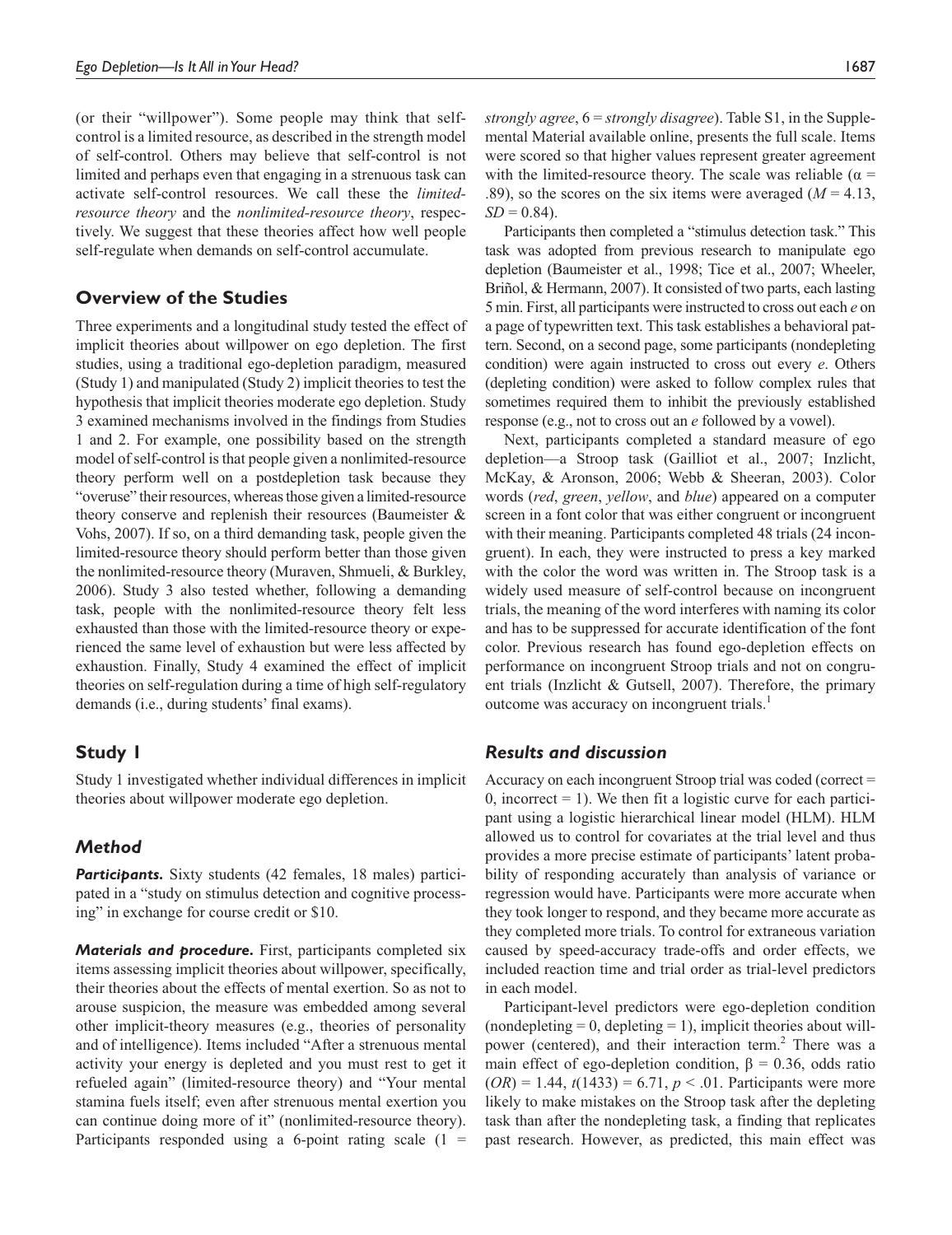qualified by an interaction with implicit theories,  $\beta = 0.28$ ,  $OR = 1.32$ ,  $t(1433) = 3.88$ ,  $p < .01$ . As displayed in Figure 1, only participants with a limited-resource theory (+1 *SD*) showed the usual ego-depletion pattern, making more mistakes after the depleting task. Participants with a nonlimited-resource theory (–1 *SD*) showed no difference in accuracy between the depleting and nondepleting conditions.

To analyze the interaction, we conducted separate HLM models for participants with a limited-resource theory and those with a nonlimited-resource theory.<sup>3</sup> These analyses confirmed that the difference between the depleting and the nondepleting condition was significant for participants with a limited-resource theory, β = 0.63, *OR* = 1.88, *t*(739) = 8.27,  $p < .01$ , and nonsignificant for participants with a nonlimitedresource theory,  $β = 0.04$ ,  $OR = 1.04$ ,  $t < 1$ .

The results support the hypothesis that implicit theories about willpower moderate ego depletion. Only participants with a limited-resource theory showed ego depletion. Participants with a nonlimited-resource theory showed no difference between the depleting and nondepleting conditions.<sup>4</sup>

#### **Study 2**

In Study 2, we manipulated implicit theories about willpower to test their causal effect.

# *Method*



Participants. Forty-six students (27 females, 19 males) participated in exchange for course credit or \$10.

**Fig. 1.** Results from Study 1: probability of making a mistake on incongruent trials of the Stroop task as a function of ego-depletion condition and implicit theories about willpower. The limited-resource-theory group represents participants 1 standard deviation above the mean on the implicit-theories measure. The nonlimited-resource-theory group represents participants 1 standard deviation below the mean on the implicit-theories measure.

**Procedure.** First, we manipulated implicit theories about willpower. Participants completed a biased questionnaire containing nine items formulated to foster agreement with either a limited-resource theory (e.g., "Working on a strenuous mental task can make you feel tired such that you need a break before accomplishing a new task") or a nonlimited-resource theory (e.g., "Sometimes, working on a strenuous mental task can make you feel energized for further challenging activities"). Participants responded on a 6-point scale (1 = *strongly agree*,  $6 = \text{strongly disagree}; \alpha = .84$ ). One-sample *t* tests comparing the mean in each condition with the scale's midpoint (3.50) indicated that participants agreed with the suggested theory in both the limited-resource-theory condition  $(M = 2.27, SD = 0.69)$ ,  $t(23) = -8.74$ ,  $p < .01$ , and the nonlimited-resource-theory condition ( $M = 2.80$ ,  $SD = 0.68$ ),  $t(21) = -4.78$ ,  $p < .01$ .

The rest of the study was identical to Study 1. Participants completed what was described as a stimulus detection task (which contained the ego-depletion manipulation) and then the Stroop task.

#### *Results and discussion*

We ran a logistic HLM model with accuracy of responses on incongruent Stroop trials as the dependent variable (correct  $= 0$ , false  $= 1$ ), again controlling for reaction time and order. Predictor variables were ego-depletion condition (nondepleting = 0, depleting = 1), implicit-theory condition (nonlimited-resource theory  $= 0$ , limited-resource theory  $= 1$ ), and their interaction. As predicted, the interaction was significant,  $\beta = 1.15$ ,  $OR = 3.17$ ,  $t(1097) = 8.47$ ,  $p < .01$ . As displayed in Figure 2, only participants led to adopt the limited-resource theory showed ego depletion, making more mistakes after the depleting task than after the nondepleting task. The opposite pattern emerged for participants in the nonlimited-resourcetheory condition. Separate analyses of the two groups found that the difference between the depleting and nondepleting conditions was significant (though in opposite directions) in both the limited-resource-theory condition,  $\beta = 0.72$ ,  $OR =$ 2.06,  $t(571) = 10.53$ ,  $p < .01$ , and the nonlimited-resourcetheory condition,  $\beta = -0.42$ ,  $OR = 0.66$ ,  $t(523) = -4.35$ ,  $p < .01$ .

The results show that manipulated theories about willpower as either a limited or a nonlimited resource moderate ego depletion, confirming that the moderating role of implicit theories about willpower is causal. Interestingly, participants who had been induced to hold a nonlimited-resource theory performed worse after the nondepleting task than after the depleting task. It is intriguing to speculate that they were "depleted" by boredom rather than by self-control, though this effect needs to be replicated in future research.

# **Study 3**

Study 3 was designed to test whether the findings of Study 2 would be replicated and to shed light on possible mechanisms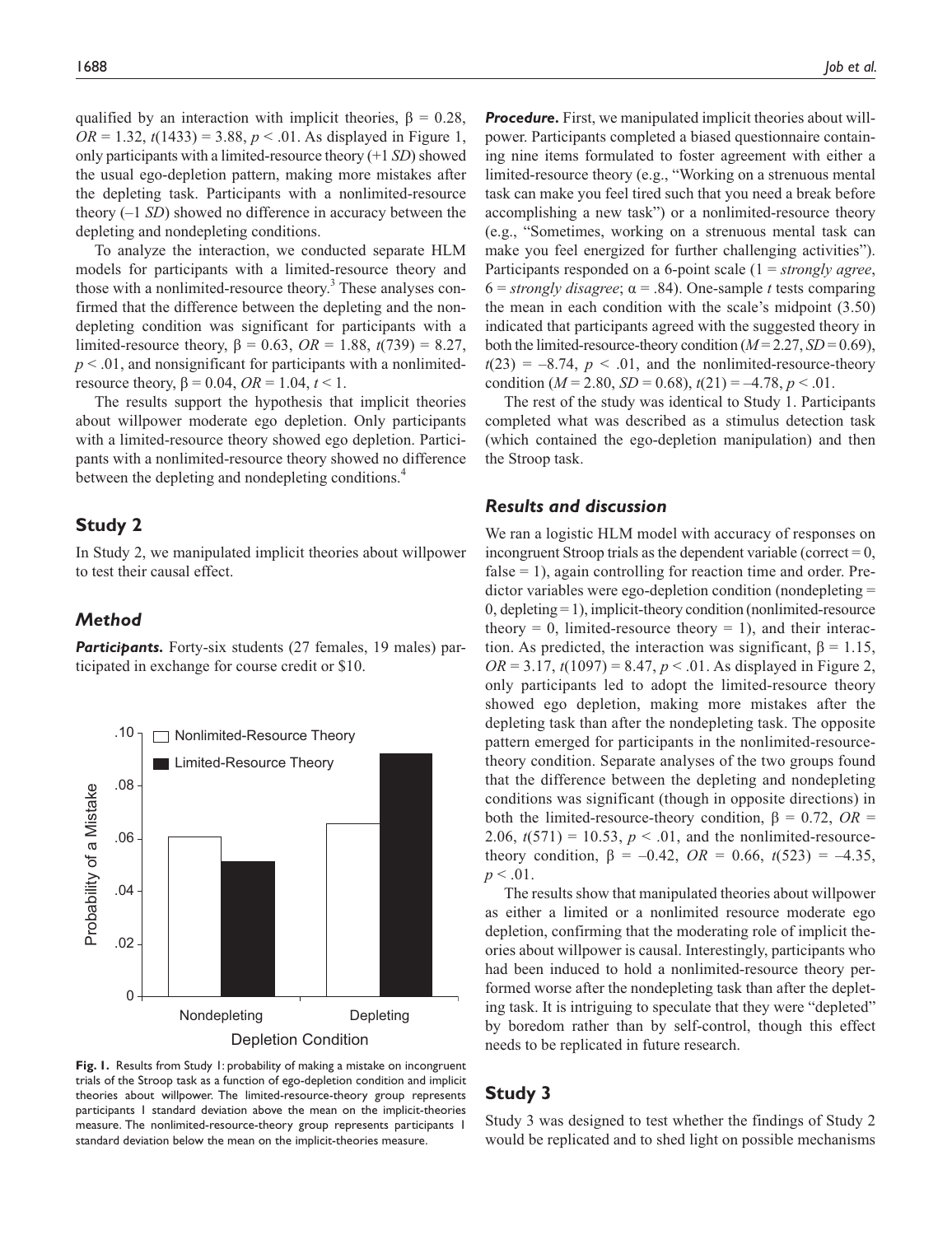

**Fig. 2.** Results from Study 2: probability of making a mistake on incongruent trials of the Stroop task as a function of ego-depletion condition and implicittheory condition.

underlying the observed effect. First, we tested whether participants with a nonlimited-resource theory "overuse" their resources on the task following the depletion manipulation, leaving them depleted for a third task (see Muraven et al., 2006). Therefore, we assessed performance on two successive tasks after the depletion manipulation—Stroop performance and IQ performance. Second, we examined participants' subjective experience of exhaustion. We tested (a) whether implicit theories about willpower changed the degree to which the initial self-control task was experienced as exhausting and (b) whether implicit theories changed the degree to which the subjective experience of the task as exhausting undermined subsequent performance.

# *Method*

Participants. Seventy-seven students (53 females, 24 males) participated in exchange for course credit or \$10.

**Procedure.** Participants were randomly assigned to complete one of the two versions of the biased questionnaire used in Study 2. Next, they completed the *e*-crossing task containing the depletion manipulation. This task was followed by a question assessing subjective exhaustion: "How exhausting was the stimulus detection task for you?"  $(1 = not at all, 9 = very$ *much*). Participants then completed the Stroop task. Finally, they completed eight challenging IQ problems, as previous research has shown that intellectual performance is particularly sensitive to ego depletion (Schmeichel et al., 2003). In each problem, participants were given 20 s to select which of five figures best fit in a series of figures.<sup>5</sup>

# *Results and discussion*

We ran the same logistic HLM model described in Study 2 on Stroop performance. The interaction between implicit-theory condition and ego-depletion condition was significant,  $\beta$  = 0.25, *OR* = 1.29,  $t(1842) = 2.62$ ,  $p < .01$ . As displayed in Figure 3a, participants in the limited-resource-theory condition exhibited ego depletion, making more mistakes after the depleting task than after the nondepleting task. There was no difference between ego-depletion conditions for participants in the nonlimited-resource-theory condition. Separate analyses for the two implicit-theory groups found that the difference between the nondepleting and depleting conditions was significant in the limited-resource-theory condition,  $β = 0.59$ ,  $OR = 1.81$ ,  $t(979) = 8.59$ ,  $p < .01$ , but not in the nonlimitedresource-theory condition,  $t(859) < 1$ .

Analysis of IQ performance yielded the same pattern. The interaction between implicit-theory condition and ego-depletion condition was significant, β = 0.48, *OR* = 1.62, *t*(610) = 2.81,  $p < 0.01$ . As displayed in Figure 3b, participants in the limitedresource-theory condition made more mistakes after the depleting task than after the nondepleting task,  $\beta = 0.33$ ,  $OR =$ 1.39,  $t(324) = 2.85$ ,  $p < 0.01$ . The performance of participants in the nonlimited-resource-theory condition did not vary by depletion condition,  $t(284) < 1$ .

Next, we examined subjective exhaustion. First, we tested whether theories about willpower affected participants' experience of exhaustion. We conducted a 2 (implicit-theory condition)  $\times$  2 (ego-depletion condition) analysis of variance. Only the main effect of ego-depletion condition was significant,  $F(1, 76) = 8.17, p < .01, \eta^2 = .10$ . Participants experienced the *e*-crossing task as more exhausting in the depleting condition  $(M = 4.59, SD = 2.29)$  than in the nondepleting condition  $(M = 1.59)$ 3.31, *SD* = 2.03). Neither the main effect of implicit-theory condition nor the interaction was significant, *F*s < 1. Thus, the induced theory of willpower did not affect the degree to which participants experienced the *e*-crossing task as exhausting.

Second, we tested whether theories about willpower moderated the relationship between felt exhaustion and subsequent performance. We ran the same logistic HLM model on Stroop performance as initially, but replacing ego-depletion condition with self-reported exhaustion (centered). The interaction between self-reported exhaustion and implicit-theory condition was significant, β = 0.17, *OR* = 1.19, *t*(1842) = 3.58, *p* < .01 (see Fig. 3c). Separate analysis for each implicit-theory condition showed that greater self-reported exhaustion predicted more mistakes in the limited-resource-theory condition,  $\beta = 0.09$ ,  $OR = 1.09$ ,  $t(979) = 6.18$ ,  $p < .01$ , but not in the nonlimitedresource-theory condition,  $t(859) < 1$ . We conducted the same analyses on IQ performance. Again, the interaction was significant,  $\beta = 0.22$ ,  $OR = 1.25$ ,  $t(610) = 2.67$ ,  $p < .01$ .

Finally, we examined whether the altered relationship between exhaustion and performance mediated the effect of implicit theories on ego depletion (see Fig. 4). We ran logistic HLM models with Stroop and IQ performance as dependent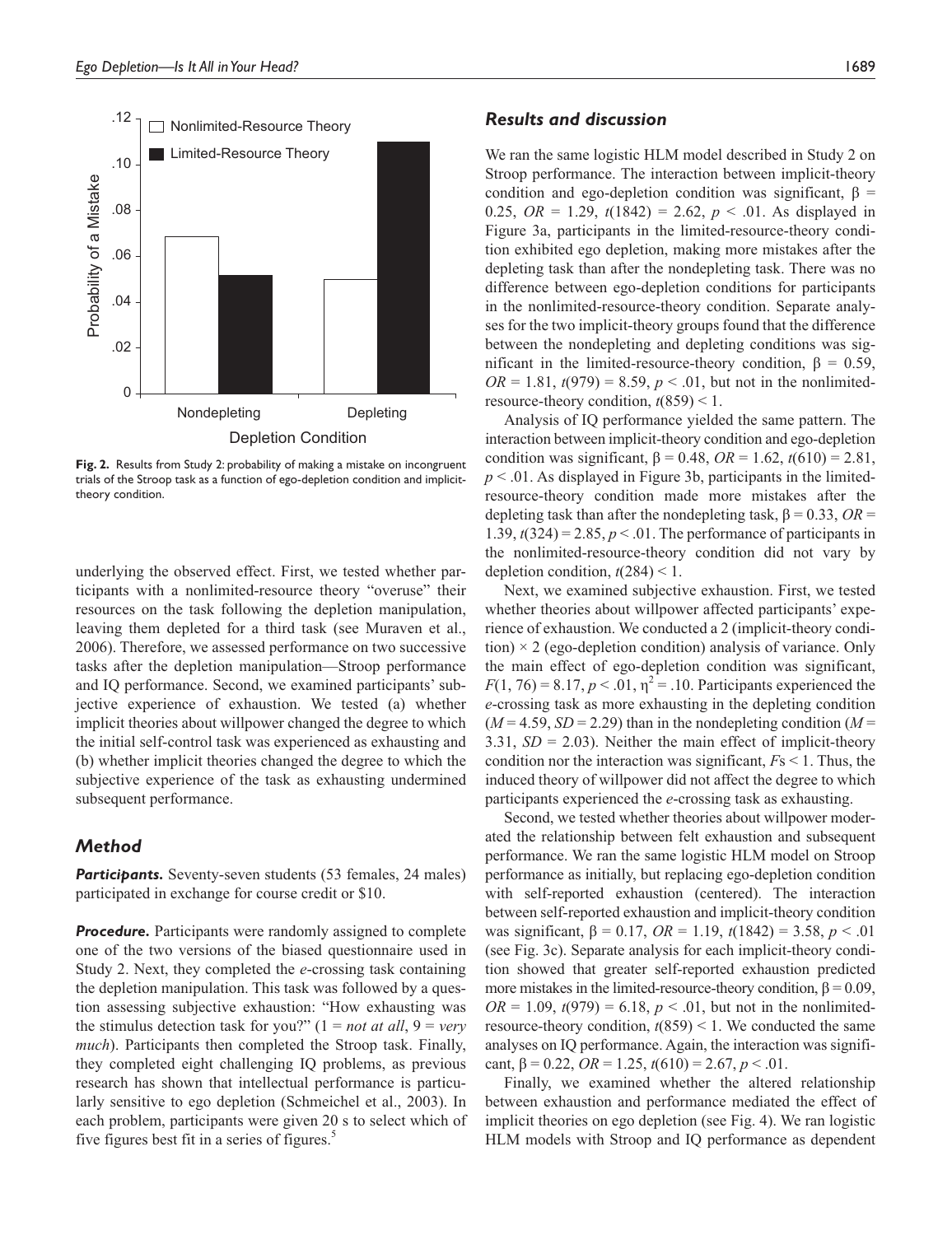

**Fig. 3.** Results from Study 3: probability of making a mistake on (a) incongruent trials of the Stroop task and (b) the IQ task as a function of egodepletion condition and implicit-theory condition and (c) probability of making a mistake on incongruent trials of the Stroop task as a function of experienced exhaustion and implicit-theory condition. Low and high exhaustion represent participants 1 standard deviation below and above the mean, respectively.

variables. Predictors were the two experimental conditions (implicit-theory and ego-depletion conditions), their interaction, self-reported exhaustion, and the interaction between self-reported exhaustion and implicit-theory condition. For accuracy on the Stroop task, the interaction between selfreported exhaustion and implicit-theory condition remained significant,  $\beta = 0.18$ ,  $OR = 1.20$ ,  $t(1840) = 3.55$ ,  $p < .01$ , but the interaction between ego-depletion condition and implicittheory condition was no longer significant,  $\beta = 0.14$ ,  $OR = 1.15$ ,  $t(1840) = 1.56$ ,  $p > .10$ , Sobel test:  $z = 2.20$ ,  $p < .05$ . Similarly,

for accuracy on the IQ problems, only the interaction between self-reported exhaustion and implicit-theory condition remained significant when both self-reported exhaustion and ego-depletion condition were included in the analysis,  $\beta = 0.19$ ,  $OR = 1.21$ ,  $t(609) = 2.15$ ,  $p < .05$ . The results suggest that self-reported exhaustion in interaction with the induced resource theory mediated the Ego-Depletion Condition  $\times$  Implicit-Theory Condition effect on both Stroop performance and IQ performance.

In sum, Study 3 yielded no evidence that a nonlimitedresource theory led participants to overuse self-control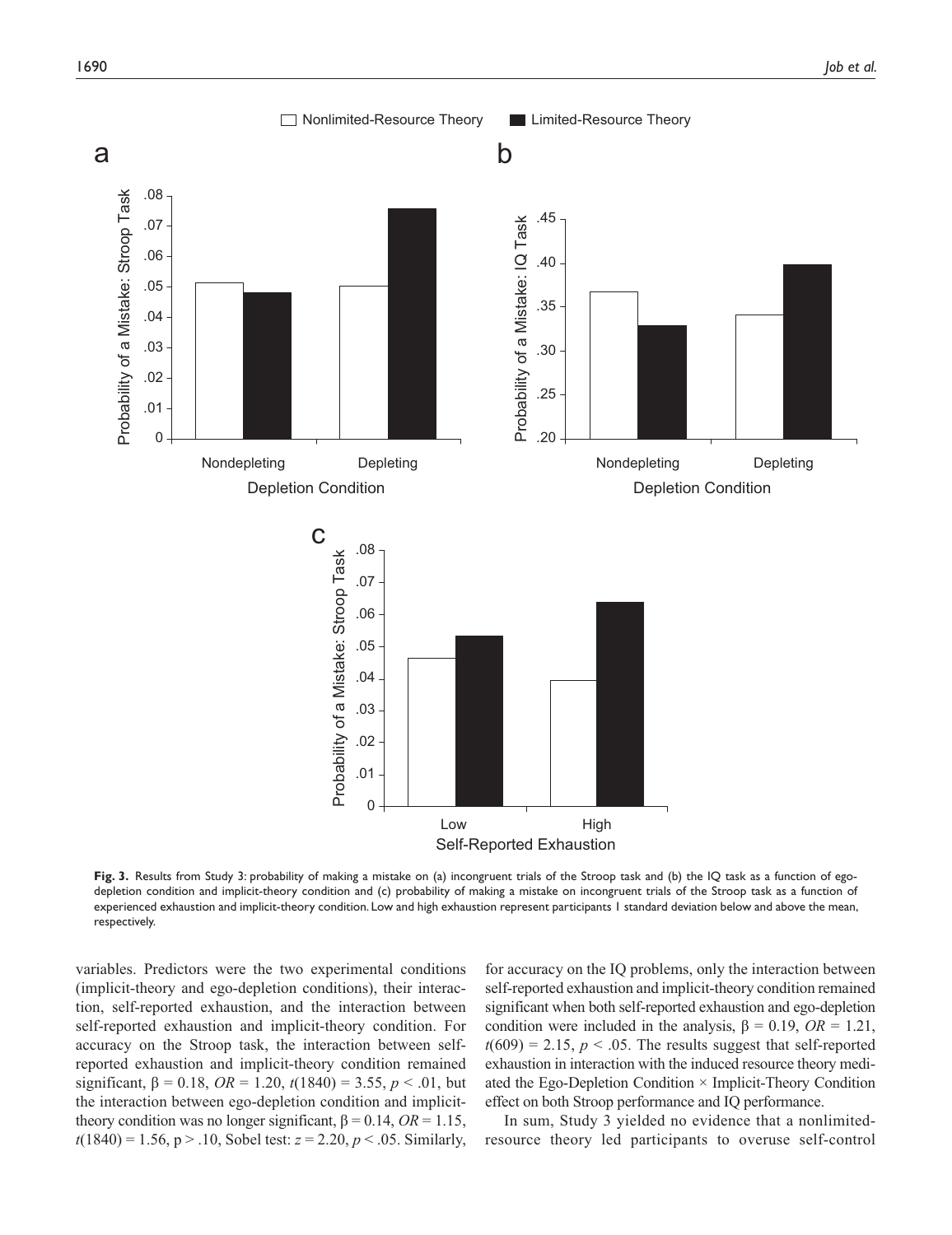

**Fig. 4.** Analysis of self-reported exhaustion as a mediator of the interactive effect of ego-depletion condition and implicit-theory condition on Stroop performance. Asterisks indicate significant coefficients (\**p* < .01). In the bottom path, the beta in parentheses refers to the analysis without the mediator.

resources. After a depletion manipulation, participants in the nonlimited-resource-theory condition showed no evidence of resource depletion even on a series of tasks. Further, theories about willpower did not affect the experience of the depleting task as exhausting. Instead, these theories affected the relationship between the experience of exhaustion and subsequent performance. People with a nonlimited-resource theory experienced the depleting task as just as exhausting as those with a limited-resource theory, but for them, exhaustion did not undermine subsequent performance.

# **Study 4**

Studies 1 through 3 showed that measured and induced theories about willpower as a limited versus nonlimited resource moderate ego depletion in a classic laboratory paradigm. Study 4 examined the effect of implicit theories about willpower on people's everyday self-regulation and goal striving. Given our previous findings, we hypothesized that the nonlimitedresource theory, compared with the limited-resource theory, would predict better self-regulation during times of heightened stress and self-regulatory demands. Therefore, we tracked college students across three time points, the last of which was during final exams. We expected implicit theories about willpower at the second time point to predict self-regulation during final exams, but we did not expect implicit theories to predict self-regulation at the prior time points, when selfregulatory demands were lower.

# *Method*

**Participants and procedure.** An initial Web questionnaire was completed by 101 undergraduates in April, at the beginning of the academic quarter (Time 1, or T1). Of these participants, a subsample of 44 completed measures at the second time point, in May (T2). In the critical comparison, 41 of those 44 participants (30 women, 11 men) also completed measures at the third time point, during final exams in the first week of June (T3). Participants in the final sample did not differ on any measure from participants who completed measures at T1 but did not continue in the study.

*Measures.* The same measures were assessed at each time point. First, we assessed individual differences in implicit theories about willpower using 12 items: the 6 items used previously plus 6 items that assessed resistance to temptation as a further aspect of self-control (see Table S1). Items were coded so that higher values represent agreement with a limitedresource theory. The scale was internally reliable,  $\alpha(T1) = .77$ ,  $\alpha(T2) = .86$ ,  $\alpha(T3) = .89$ , and showed high reliability over time (test-retest *r*s > .77).

Second, we assessed participants' everyday efforts at selfregulation by examining reported consumption of unhealthy foods and reported procrastination. Participants were asked how often in the previous week they had consumed several high-fat or high-sugar foods and drinks. They were also asked how often they had engaged in various nonacademic activities rather than studying (e.g., "How often did you watch TV instead of studying?"). Responses were made on 7-point scales  $(1 = never, 7 = two or more times per day).$ 

Third, we assessed self-regulation with respect to a personal goal using a procedure developed by Brunstein, Schultheiss, and Grässmann (1998). At T1, participants listed a personal goal that involved challenge and achievement. This goal was presented to participants at each time point, and they were asked how well they had regulated themselves in pursuing it (five items, e.g., "I was often not in the mood to do something for this goal"; 1 = *strongly disagree*, 5 = *strongly agree*),  $\alpha(T1) = .69$ ,  $\alpha(T2) = .86$ ,  $\alpha(T3) = .81$ .

#### *Results and discussion*

The hypothesis that implicit theories about willpower affect self-regulation when demands on self-regulation are high implies that a limited-resource theory at T2 should predict worse self-regulation at T3. To test this hypothesis, we regressed self-regulation variables at T3 on implicit theories at T2, controlling for self-regulation at T2. These analyses revealed that a limited-resource theory at T2 predicted worse self-regulation on all three measures at the stressful time point, T3—consumption of unhealthy food:  $b = 0.41$ ,  $\Delta R^2 = .16$ ,  $\Delta F(1, 38) = 11.76$ ,  $p < .01$ ; procrastination rather than studying:  $b = 0.29$ ,  $\Delta R^2 = .08$ ,  $\Delta F(1, 38) = 8.11$ ,  $p < .01$ ; and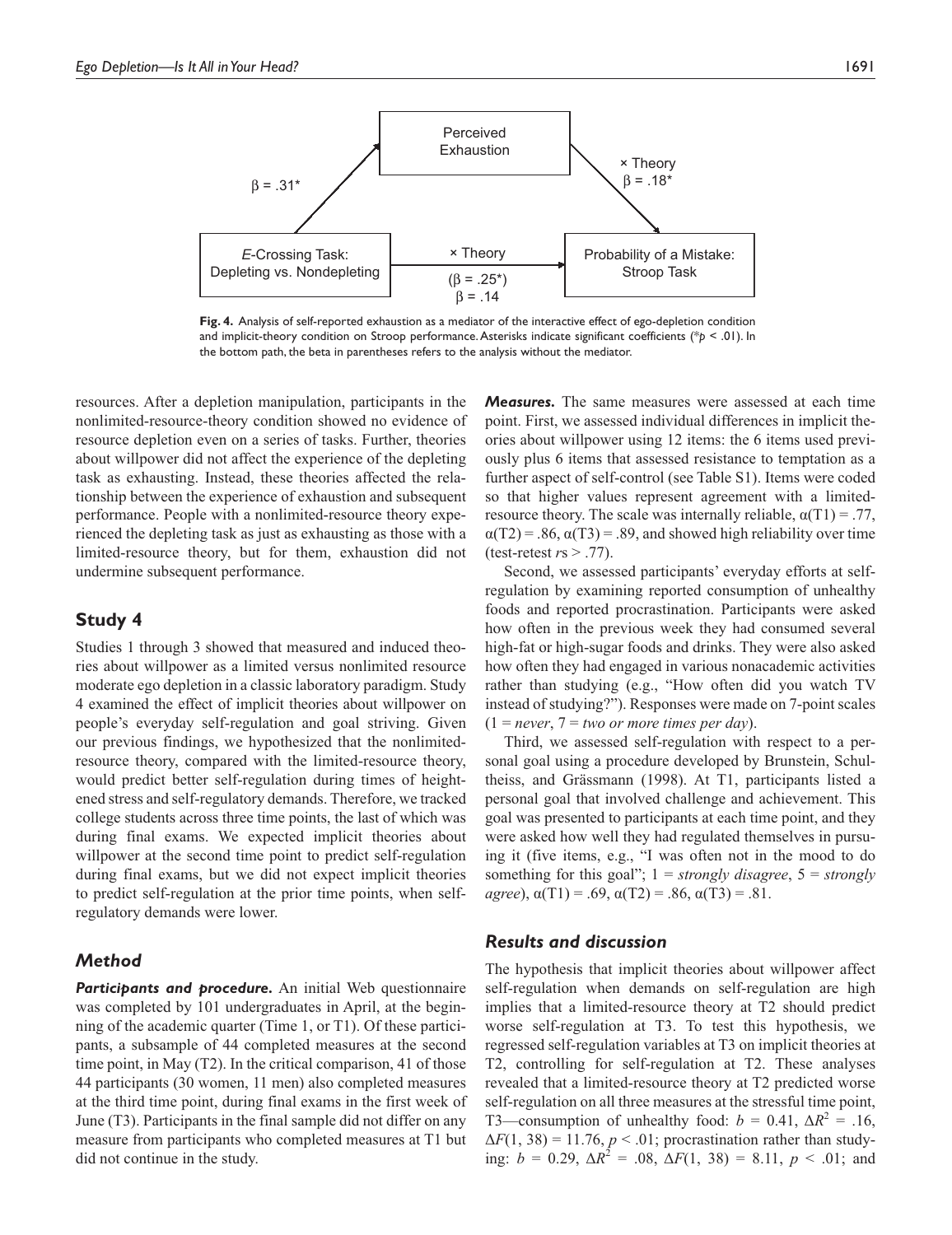self-regulation with respect to personal goal striving:  $b =$  $-0.27$ ,  $\Delta R^2 = .06$ ,  $\Delta F(1, 38) = 5.80$ ,  $p < .05$ . A limited-resource theory at T2 also predicted lower scores on a composite of all three self-regulation measures at T3 (created by reverse-scoring personal-goal self-regulation and then standardizing and averaging the three indicators),  $b = 0.51$ ,  $\Delta R^2 = .20$ ,  $\Delta F(1, 38) =$ 24.71,  $p < .001$ . The more participants agreed with a limitedresource theory at T2, the more they reported eating unhealthy food, procrastinating, and self-regulating ineffectively while pursuing an important goal at T3.

Next, we tested the reverse causal relationship—from selfregulation at T2 to implicit theories at T3. Implicit theories at T3 were regressed on T2 self-regulation, controlling for T2 implicit theories. There was no significant relationship between any T2 self-regulatory variable and T3 implicit theories,  $\Delta F$ s(1, 38) < 1.30.

The same analyses were repeated with the same sample using self-regulation variables and implicit theories at T1 and T2. As predicted, no relationship in either direction was significant.

The results support the hypothesis that the nonlimitedresource theory of willpower, compared with the limitedresource theory, predicts better self-control during periods of heightened stress and self-regulatory demands. Of course, the results do not imply that a nonlimited-resource theory will always produce better self-regulation. In times of low stress, the limited-resource theory could prove superior (see Study 2).

## **General Discussion**

In a classic laboratory paradigm, only people who thought of or who were led to think of willpower as a limited resource showed ego depletion (Studies 1–3). By contrast, for people who had or were led to adopt a nonlimited-resource theory, a demanding initial task did not undermine subsequent performance. In one study, the demanding task actually raised their subsequent performance. Further, Study 4 showed that the more people held a limited-resource theory, the poorer was their self-regulation in the real world when demands on selfregulation were high.

According to the strength model of self-control, motivational factors that counteract ego-depletion effects (e.g., incentives or expectancies) may do so because motivation can compensate for a lack of self-regulatory strength to some degree (Baumeister & Vohs, 2007; Muraven et al., 2006). It is argued that this motivation can lead people to expend more of the depleted psychological resource, leaving less available for subsequent tasks. This process did not account for the effects of implicit theories about willpower. In Study 3, people led to adopt a nonlimited-resource theory performed better than people with a limited-resource theory not only on the task immediately following the depleting task (the Stroop task), but also on a third task (IQ problems).

Study 3 also suggests a mechanism for ego depletion and for how implicit theories sustain self-control. Perceived exhaustion mediated the effects of the depletion manipulation in the limited-resource condition. This finding is consistent with research showing that depletion effects are better predicted by people's perception of depletion than by an actual depletion experience (Clarkson, Hirt, Jia, & Alexander, 2010). The present research suggests that implicit theories changed how people responded given their level of felt exhaustion on the initial task. People led to adopt a limited-resource theory performed worse the more exhausted they felt. But for people led to adopt a nonlimited-resource theory, there was no relationship between perceived exhaustion and subsequent performance. For them, exhaustion was not a sign to reduce effort.

Taken together, the results suggest that in some cases, ego depletion may result not from a true lack of resources after an exhausting task, but from people's beliefs about their resources. We do not question that biological resources contribute to successful self-control (Gailliot & Baumeister, 2007; Gailliot et al., 2007). But these resources may be less limited than is commonly supposed. A key direction for future research is to examine how top-down processes (e.g., theories about willpower) and bottom-up processes (e.g., the availability of glucose) interact to affect self-control.

Psychological research has the power to shape how people think about themselves (Herman, 1996). People who learn about the strength model of self-control may conclude that they are at the mercy of a fixed, physiological process that limits their willpower. It is important that people understand that their own beliefs about willpower as a limited or nonlimited resource can affect their self-regulation. It is also important that psychologists appreciate the impact of powerful and widely shared lay theories about the self and distinguish their effects from seemingly immutable biologically driven processes.

#### **Acknowledgments**

We thank Katharina Bernecker, Alena Friedrich, Yousuf Haq, Krishna Savani, and Rebecca Wheeler for invaluable assistance and Geoffrey Cohen and the Dweck-Walton Lab for helpful comments.

#### **Declaration of Conflicting Interests**

The authors declared that they had no conflicts of interest with respect to their authorship or the publication of this article.

#### **Funding**

This research was supported by a Swiss National Science Foundation fellowship (PBZHP1-123313) to Veronika Job.

#### **Supplemental Material**

Additional supporting information may be found at http://pss.sagepub .com/content/by/supplemental-data

#### **Notes**

1. In all three studies using the Stroop task, the described pattern of results held when we combined incongruent and congruent trials but, as expected, not when only congruent trials were analyzed.